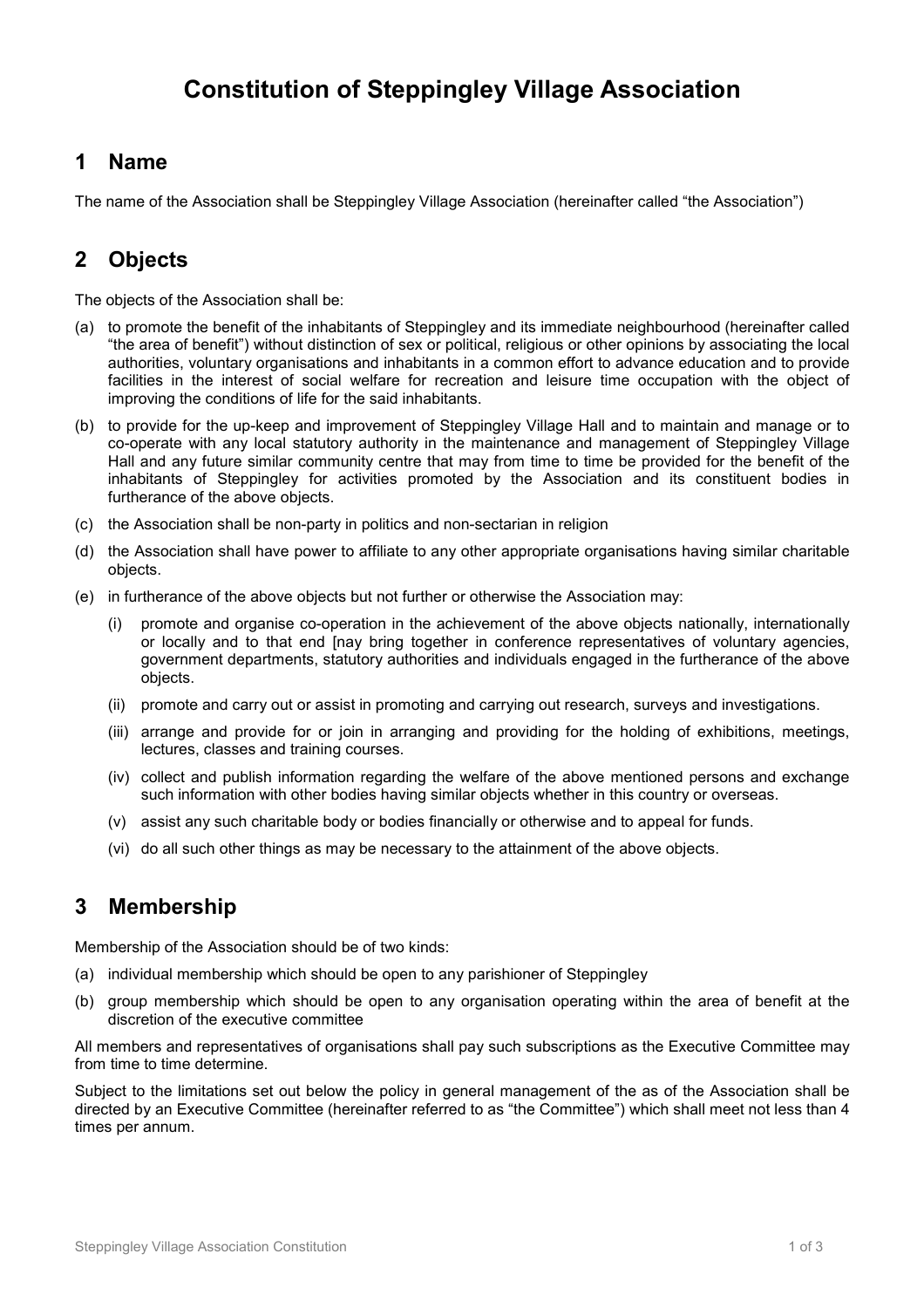#### 4 Executive Committee

The Executive Committee shall be compromised of nine residents of the parish of Steppingley who shall be elected from those present at the Annual General Meeting.

The Committee may co-opt further members of the Association for any general or specific purpose and to fill any casual vacancies among the Officers provided that the number of co-opted members shall not exceed one third of the total number of members of the Committee as defined above. Co-opted members shall be entitled to vote at meetings of the Committee.

At the first meeting of the Executive Committee after the Annual General Meeting the Committee shall elect a Chairman, Secretary and Treasurer and any such other unpaid Officers as the Committee may from time to time decide.

The proceedings of the Committee shall not be invalidated by any failure to elect or any defect in the election, appointment or qualification of any member.

A Quorum of the Committee shall consist of not less than four members of the Committee.

#### 5 Functions of the Committee

- 1) The Committee shall be authorised to appoint and fix the remuneration of any staff as may in their opinion be necessary.
- 2) The Committee may appoint such special standing Committees that may be deemed necessary by the Committee and may determine their terms of reference, powers, duration and position.
- 3) The Committee shall have the power:
	- (a) to approve or reject applications for any class of membership
	- (b) to fix the amount of subscriptions
	- (c) for good and sufficient reason to terminate the membership of any member of the Association provided that any member shall have the right to be heard by the Committee before a decision is made
- 4) All meetings of the Associations or of the Committee or any of its sub-Committees shall be presided over by its Chairman failing the Chairman or any Vice-Chairman that may be appointed not being present those present may elect one of their number to take the Chair. The Chairman of any meeting shall have both a deliberative and a casting vote.
- 5) All monies raised by or on behalf of the Association shall be applied to further the objects of the Association and for no other purpose. The Honorary Treasurer shall keep proper accounts for the finances of the Association. The accounts should be audited at least once a year by a qualified auditor or auditors who should be appointed at the Annual General Meeting. An audited statement of accounts for the last financial year shall be submitted by the Committee to the Annual General Meeting. A bank account shall be opened in the name of the Association with Barclays Bank Limited of Flitwick or with such other bank as the Committee shall from time to time decide. The Committee shall authorise in writing any two of the Honorary Treasurer, Secretary or Chairman to sign cheques on behalf of the Association.
- 6) The title to all or any real and/or personal property which may be acquired by or for the purpose of the Association shall be vested in Trustees who shall be the Chairman, Secretary and Treasurer of the Association who shall hold such property in trust for the Association. The certificate of the Secretary for the time being of the Association shall be conclusive in favour of any purchase of any property from the Association as to the identity of any holders of the said Offices of the Chairman, Secretary and Treasurer at the relevant time. The trustees shall be empowered to acquire by purchasing, taking on lease or exchange, hiring or otherwise acquiring any real or personal property and to construct, maintain, alter or adapt the same for the purposes of the Association. The Trustees may with the consent of the Charity Commissioner for England and Wales hereinafter called "the Charity Commissioners", sell, let, mortgage, dispose of or turn to account all or any of the property or assets of the Association and may invest trust monies not immediately required in connection with the objects of the Association in or upon such investments or securities or property as are authorised by the Executive Committee.
- 7) The Trustees shall have power to make, vary and revoke regulations for;
	- (a) the time, place and method of calling meetings of the Trustees
	- (b) the custody of money, deeds, securities and documents belonging to the Trustees including regulations enabling any property including hereditaments or immoveable property forming part of the trust fund to be vested in the names of any two or more of the Trustees